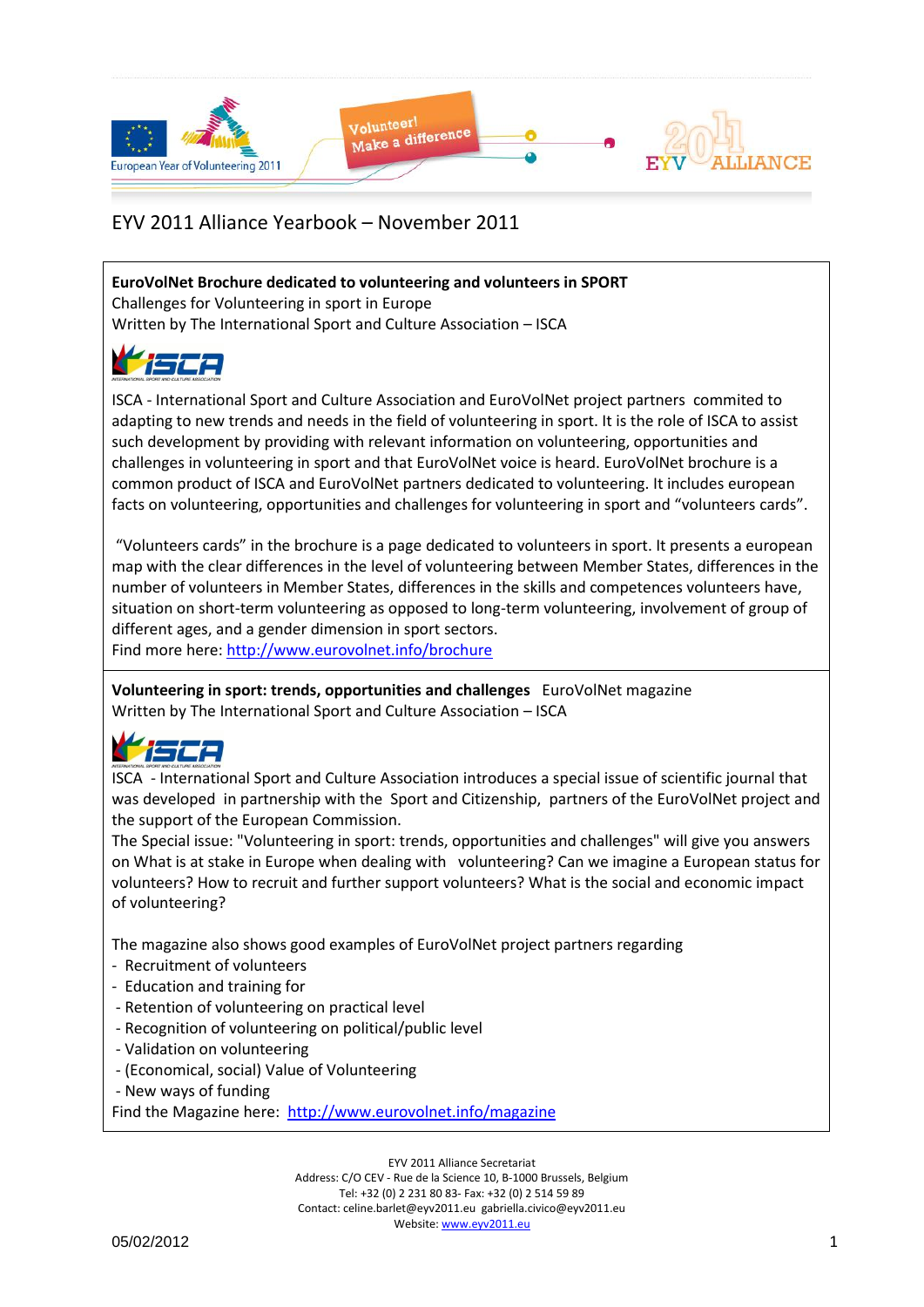

#### **Traditional Scout campaign revived**

Written by The World Organization of the Scout Movement – WOSM

### **SCOUTS**

The Scout Association plans to re-launch the campaign that was once very successful. Bob-a-job week, first introduced after the Second World War, became an annual fixture in which boys knocked on doors to ask for work to do and expected a shilling in their fundraising envelope in return. It will be in modern form and will be called Community Week, designed to comply with health and safety laws and to avoid the risk of compensation claims.

Instead of offering to wash cars or mow lawns for a shilling, the new 'community week' will see Scouts offering help to hospitals, care homes or volunteer groups. Around 40,000 scouts are expected to undertake activities. Sometimes there will be tasks carried out for private households in return for a donation to the local scout troop - although with the ruinous level of inflation they would probably hope that the old rate of a shilling would be superseded by something higher.



Probably the greater focus will be on a single project lasting a week and involving the whole group perhaps polishing items in a museum or doing some gardening for a hospital of care home, or clearing woodland or building work on a local playground. The work will be done for free but residents in the local community who appreciate it will be invited to give money.

There are 400,000 scouts in the UK - aged from six to 25. There are another 30,000 on the waiting list to join as there is a shortage of adult volunteers. There are 94,000 of them but that isn't enough. 'Modern working patterns make it harder for people to commit to always be able to do a slot like a Tuesday evening,' the Scouts spokesman Simon Carter tells.

CSR Europe Activity Report. The European Year of Volunteering 2011

November 2011 - Written by CSR Europe

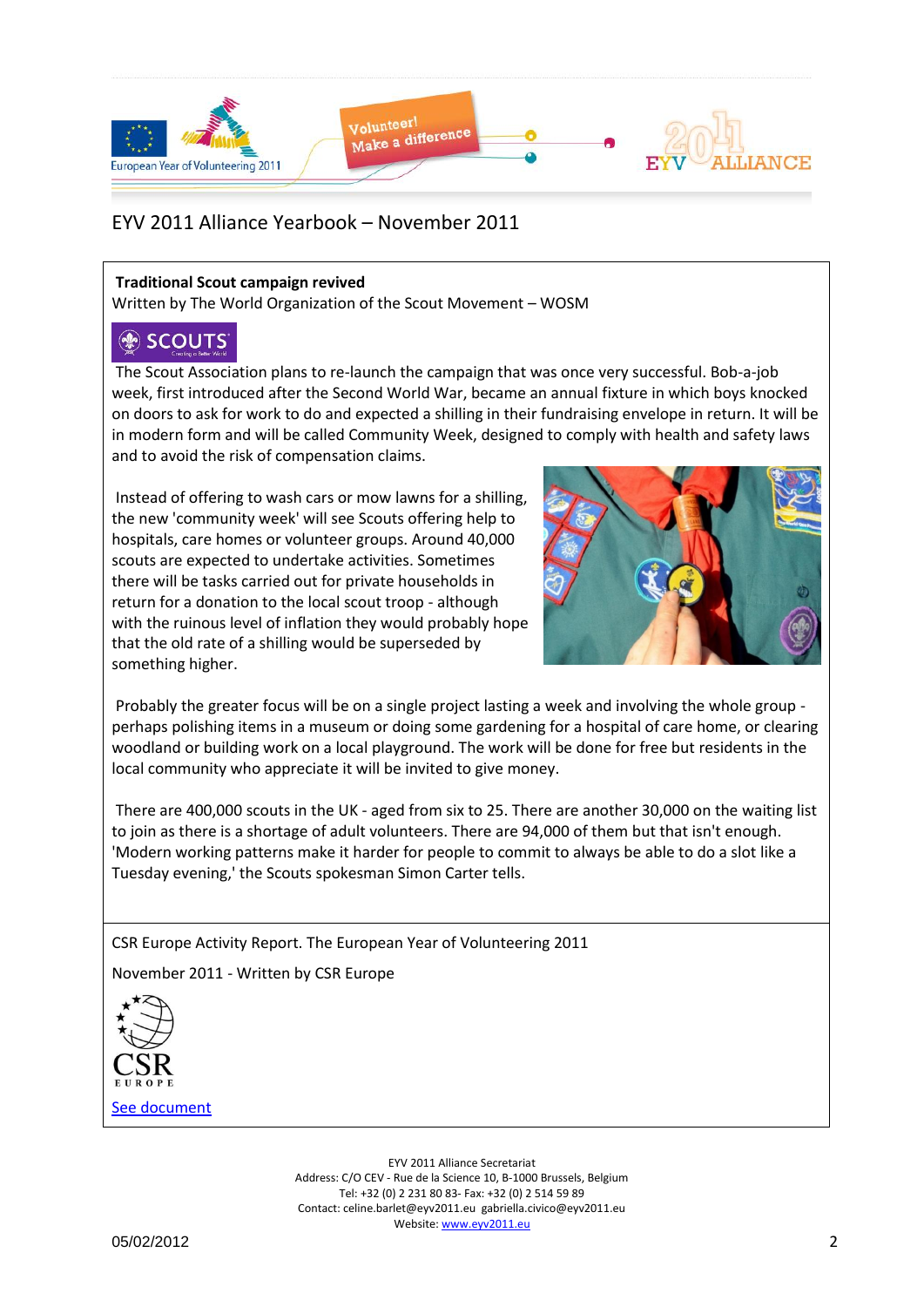

**The Spanish Volunteering Platform hosted the XIVth State Volunteering Congress in Galicia** Written by CEV - European Volunteer Center



More than a thousand people participated in the XIVth State Volunteering Congress, on 29 November- 1 December 2011, which took place in Coruña, Galicia, Spain. The congress was organised by the Xunta de Galicia (regional Galician government), in collaboration with the Spanish Volunteering Platform (Plataforma de Voluntariado de Espana), CEV members, and the Spanish Ministry of Health, Social Policy and Equality. The conference aimed to depict the present and future landscape of volunteering in Spain. Along with presentations, round tables, debates and workshops, the event also hosted 71 stands of various volunteer promoting, and volunteer involving entities throughout Spain. H.R.H. Felipe de Borbon, Prince of Asturias closed the event by presenting the Spanish state volunteering awards. One of the organisations awarded is CEV member Fundacion Cibervoluntarios. They have been granted an Honourable Mention in the State Social Volunteering Awards 2011, in recognition of their volunteer work that generates new forms of participation and social innovation in support of individuals and groups at risk of exclusion.

**French Red Cross : Mobilising Local Branches for the European Year of Volunteering** Written by Red Cross - EU Office

Red Cross / EU Office

**Bureau Croix-Rouge / UE** 

Throughout the year 2011, French Red Cross invited its local branches to participate in actions to celebrate the European Year of Volunteering. Between the 5th November and 5th December local Red Cross organizations worked together on promoting the visibility and recognition of volunteering and volunteers. The broad public was invited to say "Bravo" and "Merci!" to the 52 000 French Red Cross volunteers for their humanitarian engagement via a facebook-based campaign. Volunteers were also invited to serve as ambassadors for volunteering with the task to promote volunteering and to help recruiting new volunteers. Finally, local groups were given advice how to develop further volunteering and voluntary service i.e. by paying attention to the beneficiaries of voluntary work, to informing and training of volunteers, visibility and accessibility of services.

Find attached a selection of documents and flyers presenting the campaigns to local Red Cross branches.

[See document 1](Yearbook_Nov2011_Docs/5_dc_retenez_cette_date_RedCrossEUOffice.pdf) [See document 2](Yearbook_Nov2011_Docs/LES_10_REPERES_RedCrossEUOffice.pdf) [See document 3](Yearbook_Nov2011_Docs/devenez_ambassadeurs_RedCrossEUOffice.pdf) [See document 4](Yearbook_Nov2011_Docs/devenez_modle_RedCrossEUOffice.pdf)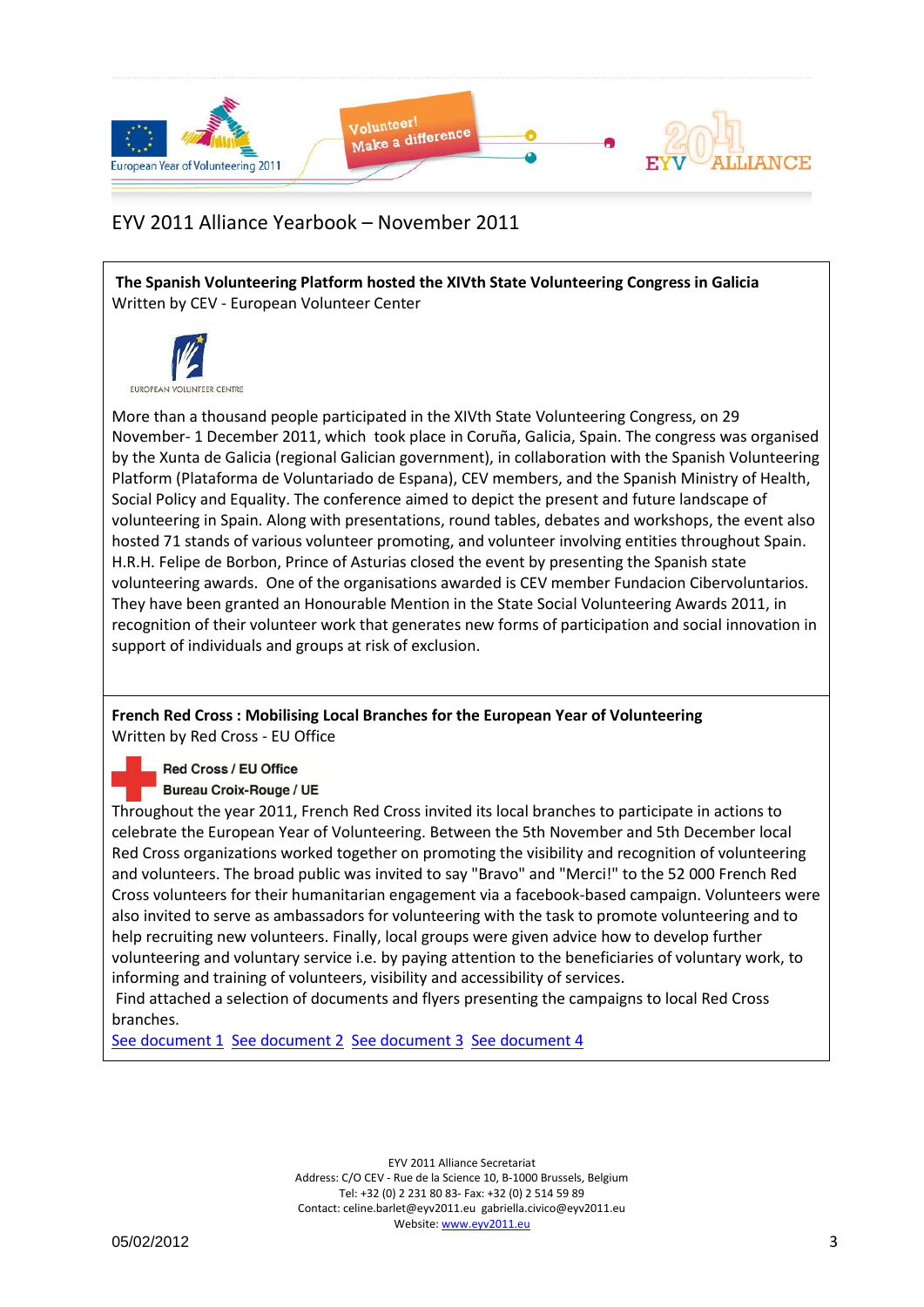

**British Red Cross programme: International Youth Volunteering Programme** Written by Red Cross - EU Office Red Cross / EU Office **Bureau Croix-Rouge / UE** The British Red Cross brought partners from Germany, Armenia, Norway and France for the international youth volunteering programme together for a conference to enhance their working relationships, discuss future plans for the programme and agree a common framework. The conference was a two day event (21-22nd November) funded by the EU. The conference explored: Individual National Red Cross Society direction and areas of interest in international youth volunteering - Networking between National Red Cross Societies - Showcasing of projects by other national societies as well as UK project development - Young people's experiences of the programme first hand - Practicalities, financial framework and EU reporting, risk prevention & amp; crisis management - Support to young people with additional support needs - Employability links for young people - Other possible areas for synergy (eg Humanitarian Education) All delegates inputted into the programme to develop its future direction. We achieved common streamlined and transparent processes for recruitment, financial and volunteer management as well as better quality project design. **48h Voluntariado**  Written by The World Organization of the Scout Movement – WOSM

## SCOUTS

More than 3000 rovers scouts of CNE, Portugal, were involved in 82 volunteering projects, all across the country, during the weekend 11 - 13 November 2011.

The projects were chosen and organized by themselves and covered areas as environment/historical heritage/social assistance/buildings' renewal (schools and child institutions)/etc. All projects were developed in partnership with the community, and several of them involved also non-scout people's volunteering.

More information (in Portuguese) at [http://48h.cne-escutismo.pt](http://48h.cne-escutismo.pt/)

<http://www.facebook.com/#!/CNE48hvoluntariado>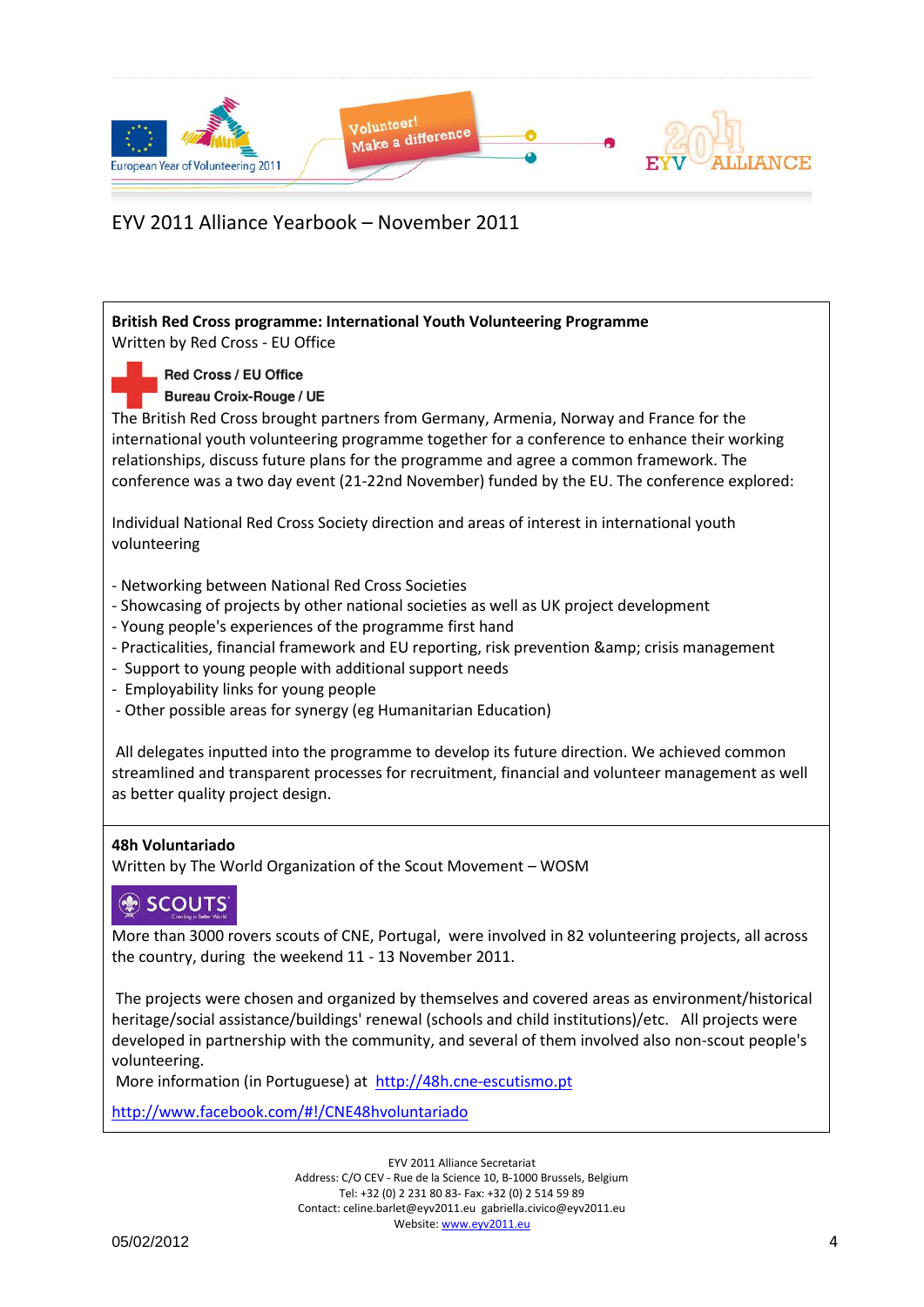

**JOIN exhibition "Volunteer without borders"** Written by Johanniter International – JOIN

#### johanniter ₩ international

Johanniter International organised the opening ceremony of the JOIN exhibition "Volunteeer without borders, a tribute to the European Year of Volunteering" on 8 November 6:30 pm at the European Parliament. The exhibition took place between 7-11 November 2011 and was hosted by Alexander Graf Lambsdorff, MEP. The opening ceremony will be followed by a reception and the opportunity to exchange views with JOIN volunteers and board members. With this exhibition the Johanniter organisations concluded their contributions to the European Year of Volunteering 2011. Read Johanniter press release.



Please save the date! | Volunteers without borders | 7 - 11 November 2011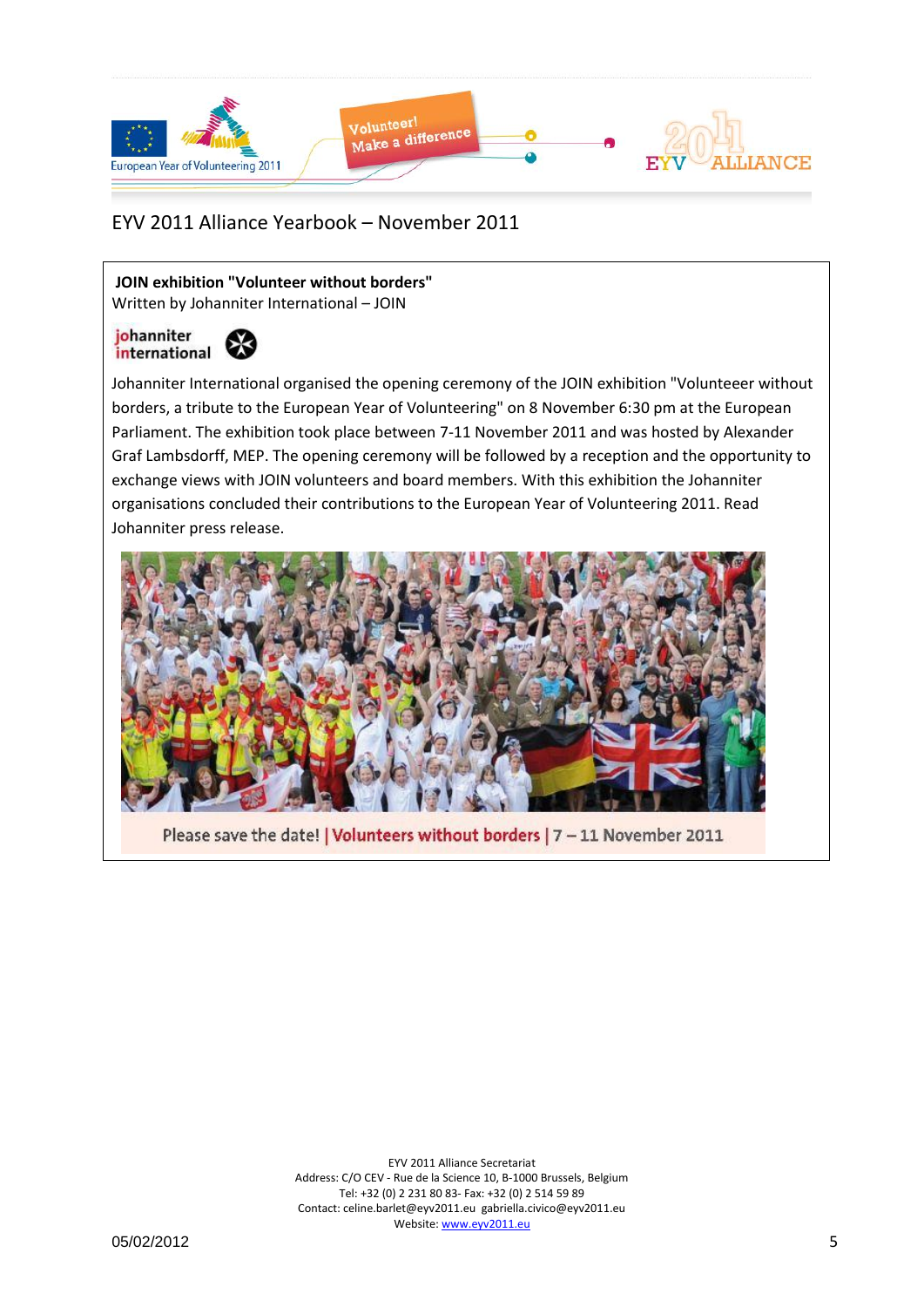

**ECTP - European Citizenship Trimester Programme - Camp in Brussels**  Written by The European Federation for Intercultural Learning – EFIL



From Sunday 27 November until Thursday 1 December, after having spent three months abroad on an AFS trimester exchange, 169 young students, age 14 to 18, coming from 16 European countries, gathered in Brussels for the EFIL closing Camp of the European Citizenship Trimester Programme, before returning to their home countries. Add to this a team of 36 volunteers (prep team, trainers and support team), and you have a wonderful multicultural mix with people from Russia, Austria, Poland, Latvia, Italy, Switzerland, Bosnia and Herzegovina, Portugal, Spain, Denmark, Germany, France, Czech Republic, Hungary, Slovakia, Croatia, The Netherlands, Belgium Flanders and Belgium French, plus one participant from Canada. Additional hosting destinations were Serbia, Turkey and Ireland.

At the Brussels Camp, the participants had the unique opportunity to share their AFS experience with their peers from all over Europe, providing a superb climax and a substantial additional value to their trimester school exchange. In dynamic workshops and interactive sessions they reflected on their stay abroad and focused on topics like European and Active Citizenship. On Wednesday afternoon, we were joined by Mrs Maria Podlasek-Ziegler from the Youth In Action Unit of the DG Education and Culture of the European Commission, who talked to the participants about the opportunities for active citizenship offered to young people through the Youth in Action Programme (incl. EVS, Youth Initiatives, etc.).

A visit to Europe's capital city once again proved to be among the highlights of the Camp. A first

group of participants went to visit the European Parliament, where they learned about the Parliament, the Council of Ministers and the European Commission, their legislative and executive roles, members and presidency. The visit included the impressive hemi-circular auditorium where the Parliament holds its Brussels sessions and committee meetings. A second group of participants visited the recently opened "Parlamentarium", the European Parliament's new Visitors' centre, where the students engaged in an